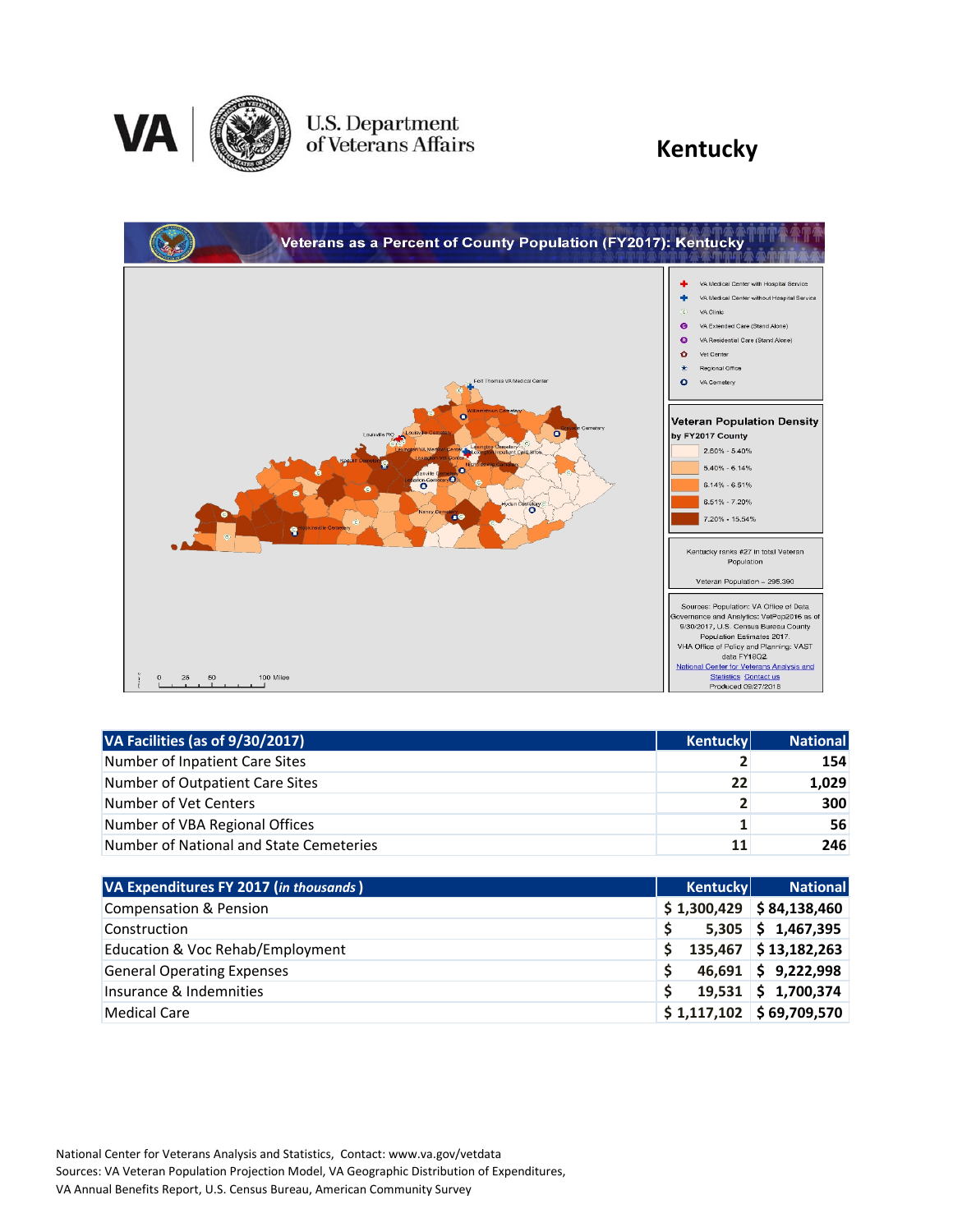

# U.S. Department<br>of Veterans Affairs

#### **Kentucky**

| Veteran Population (as of 9/30/2017)           | <b>Kentucky</b> | <b>National</b> |
|------------------------------------------------|-----------------|-----------------|
| Number of Veterans                             | 295,390         | 19,998,799      |
| Percent of Adult Population that are Veterans  | 8.83%           | 6.60%           |
| Number of Women Veterans                       | 24,415          | 1,882,848       |
| Percent of Women Veterans                      | 8.27%           | 9.41%           |
| Number of Military Retirees                    | 28,891          | 2,156,647       |
| Percent of Veterans that are Military Retirees | 9.78%           | 10.78%          |
| Number of Veterans Age 65 and Over             | 135,376         | 9,410,179       |
| Percent of Veterans Age 65 and Over            | 45.83%          | 47.05%          |









| VA Healthcare and Benefits (as of 9/30/2017)         | <b>Kentucky</b> | <b>National</b> |
|------------------------------------------------------|-----------------|-----------------|
| Number of Veterans Receiving Disability Compensation | 66,679          | 4,552,819       |
| Number of Veterans Receiving Pension                 | 4,791           | 276,570         |
| Number of Dependency & Indemnity Comp Beneficiaries  | 7,276           | 411,390         |
| Number of Education Beneficiaries                    | 10,658          | 987,577         |
| Number of Enrollees in VA Healthcare System          | 143,032         | 9,116,200       |
| Number of Unique Patients Treated                    | 101,577         | 6,035,183       |

National Center for Veterans Analysis and Statistics, Contact: www.va.gov/vetdata Sources: VA Veteran Population Projection Model, VA Geographic Distribution of Expenditures, VA Annual Benefits Report, U.S. Census Bureau, American Community Survey